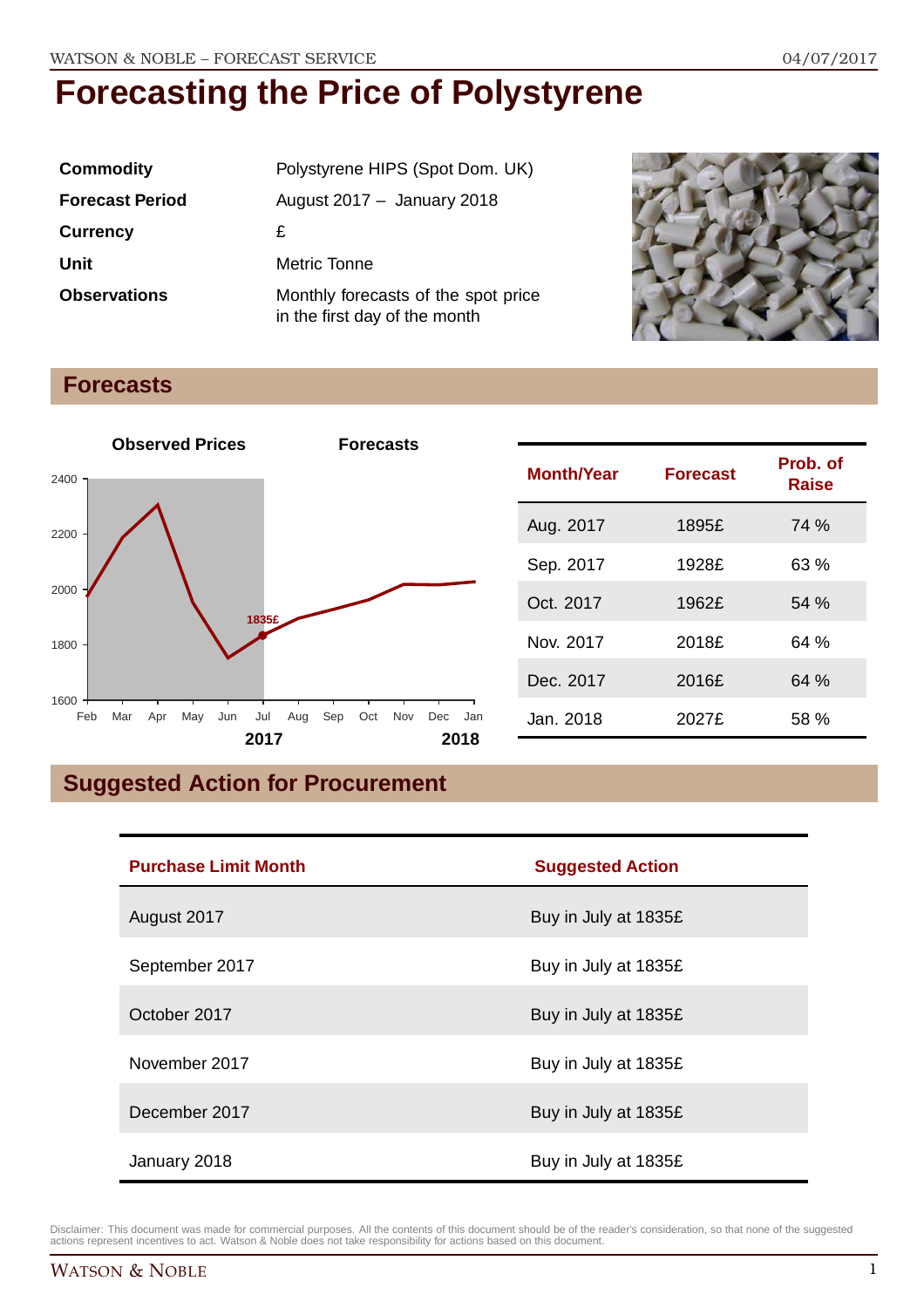### **Impact Analysis: One Month Forecast**



Our algorithm forecasts a higher price of HIPS in one month: it is expectable that the price increases 3.29% from 1835£ to 1895£ until the beginning of August.

## **Indices of Factors**



#### **Interpretation**

- Slight increase of Supply: Negative pressure of the Supply index
- Slight increase of Demand: Positive pressure of the Demand index
- **Considerably positive pressure of the index of HIPS**
- Positive pressure of the index of variables representing the market upstream
- Positive pressure of the index of variables representing the market downstream
- Slightly positive pressure of the financial index
- Slightly negative pressure of other commodities and other factors
- Focus on Canada, Germany, and UK

#### **Impact per Country**

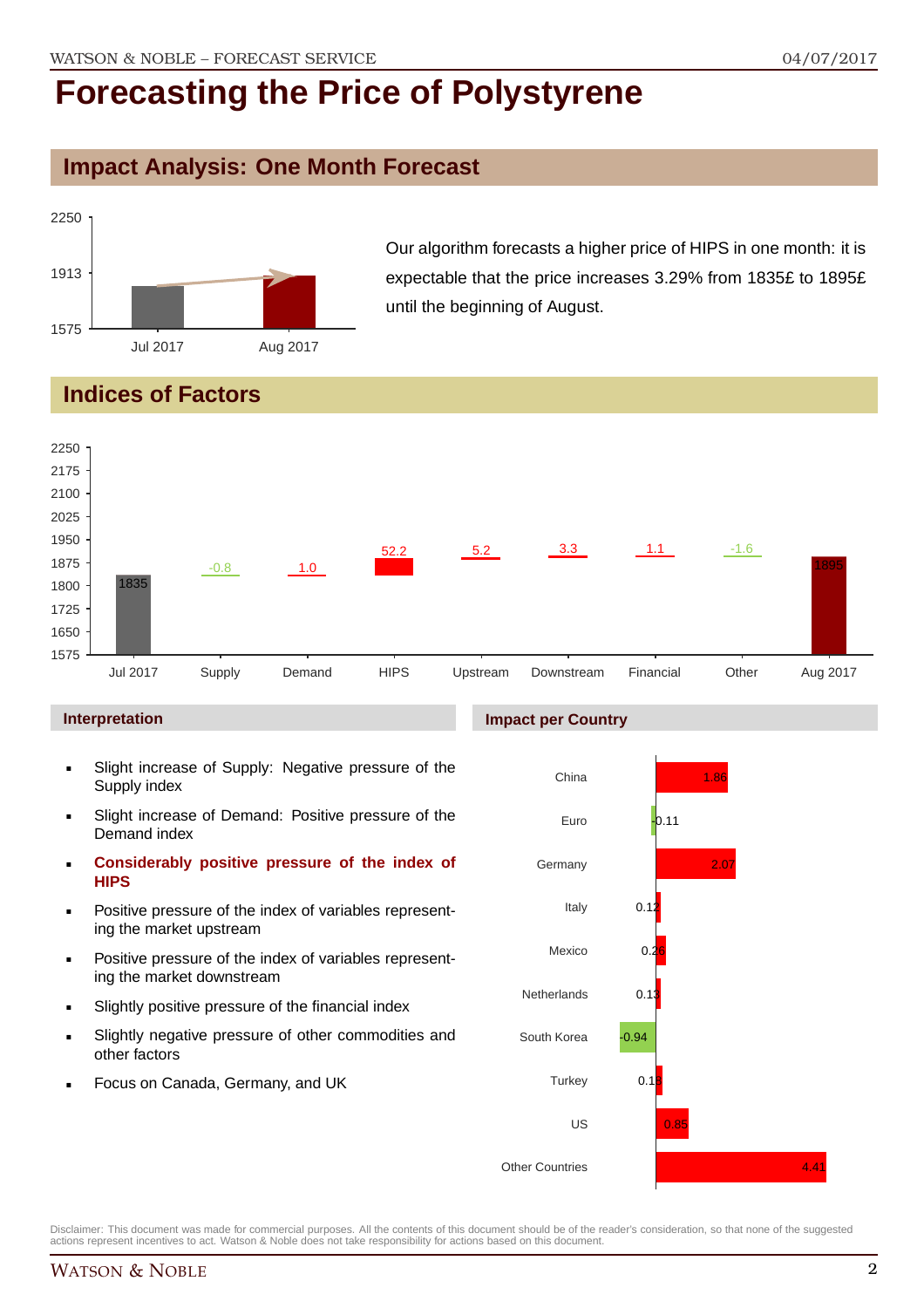### **Impact Analysis: Two Months Forecast**



Our algorithm forecasts a higher price of HIPS in two months: it is expectable that the price increases 5.06% from 1835£ to 1928£ until the beginning of September.

## **Indices of Factors**



#### **Interpretation**

- Slight decrease of Supply: Positive pressure of the Supply index
- **Increase of Demand**: Positive pressure of the Demand index
- **Considerably positive pressure of the index of HIPS**
- Slightly positive pressure of the index of variables representing the market upstream
- Slightly positive pressure of the index of variables representing the market downstream
- Positive pressure of the financial index
- Negative pressure of other commodities and other factors
- Focus on Mexico, Singapore, and Poland

## **Impact per Country**

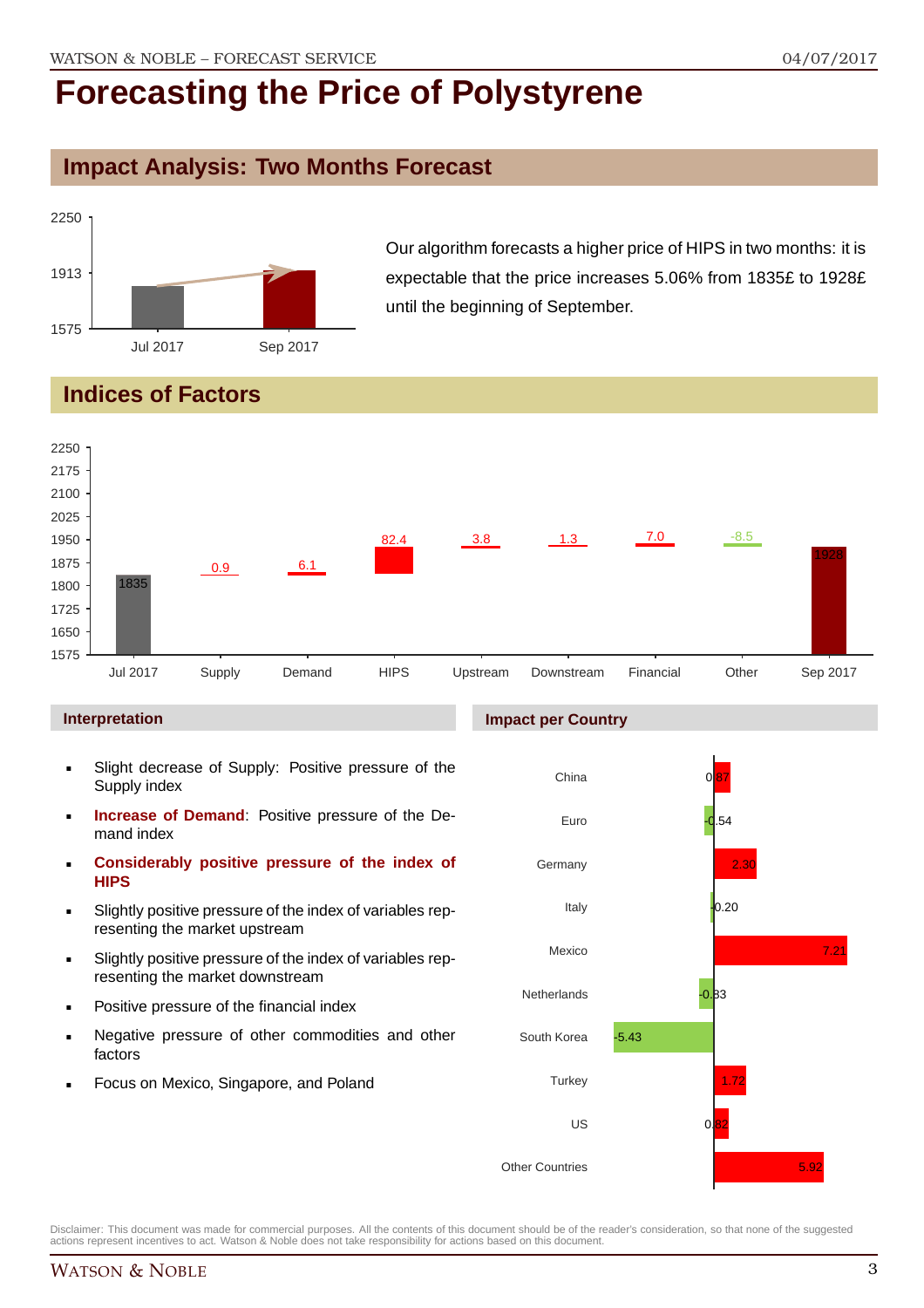### **Impact Analysis: Three Months Forecast**



Our algorithm forecasts a higher price of HIPS in three months: it is expectable that the price increases 6.93% from 1835£ to 1962£ until the beginning of October.

## **Indices of Factors**



#### **Interpretation**

- Slight decrease of Supply: Positive pressure of the Supply index
- **Increase of Demand**: Positive pressure of the Demand index
- **Considerably positive pressure of the index of HIPS**
- Positive pressure of the index of variables representing the market upstream
- Positive pressure of the index of variables representing the market downstream
- Positive pressure of the financial index
- Negative pressure of other commodities and other factors
- Focus on Poland, Mexico, and Canada

#### **Impact per Country**

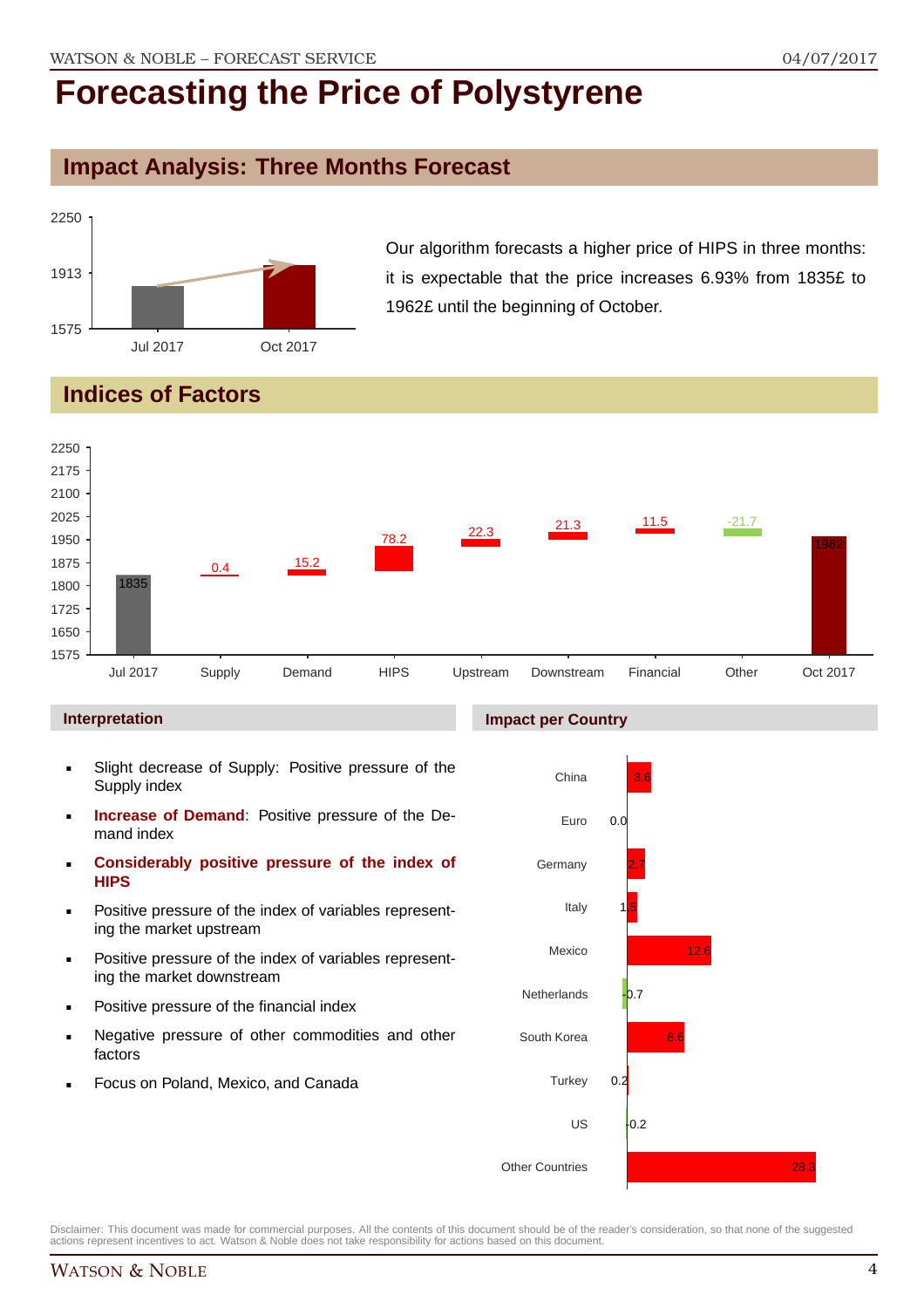## **Impact Analysis: Four Months Forecast**



Our algorithm forecasts a higher price of HIPS in four months: it is expectable that the price increases 9.99% from 1835£ to 2018£ until the beginning of November.

## **Indices of Factors**



#### **Interpretation**

- Slight decrease of Supply: Positive pressure of the Supply index
- **Increase of Demand**: Positive pressure of the Demand index
- **Considerably positive pressure of the index of HIPS**
- Positive pressure of the index of variables representing the market upstream
- Positive pressure of the index of variables representing the market downstream
- Slightly positive pressure of the financial index
- Negative pressure of other commodities and other factors
- Focus on Canada, US, and China

#### **Impact per Country**

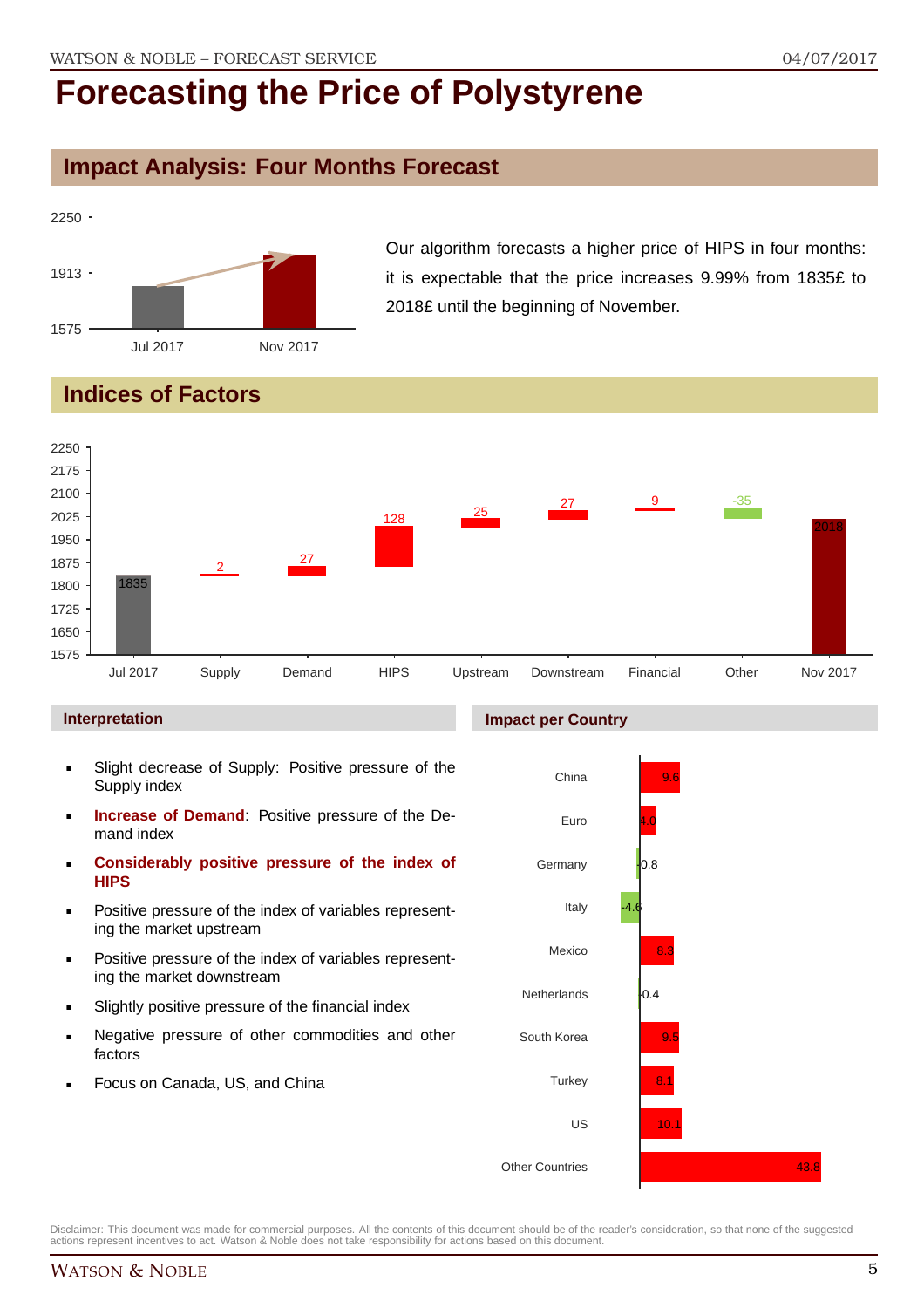## **Impact Analysis: Five Months Forecast**



Our algorithm forecasts a higher price of HIPS in five months: it is expectable that the price increases 9.89% from 1835£ to 2016£ until the beginning of December.

## **Indices of Factors**



#### **Interpretation**

- Slight increase of Supply: Negative pressure of the Supply index
- **Increase of Demand**: Positive pressure of the Demand index
- **Considerably positive pressure of the index of HIPS**
- Positive pressure of the index of variables representing the market upstream
- Positive pressure of the index of variables representing the market downstream
- Positive pressure of the financial index
- Negative pressure of other commodities and other factors
- Focus on Canada, UK, and US

#### **Impact per Country**

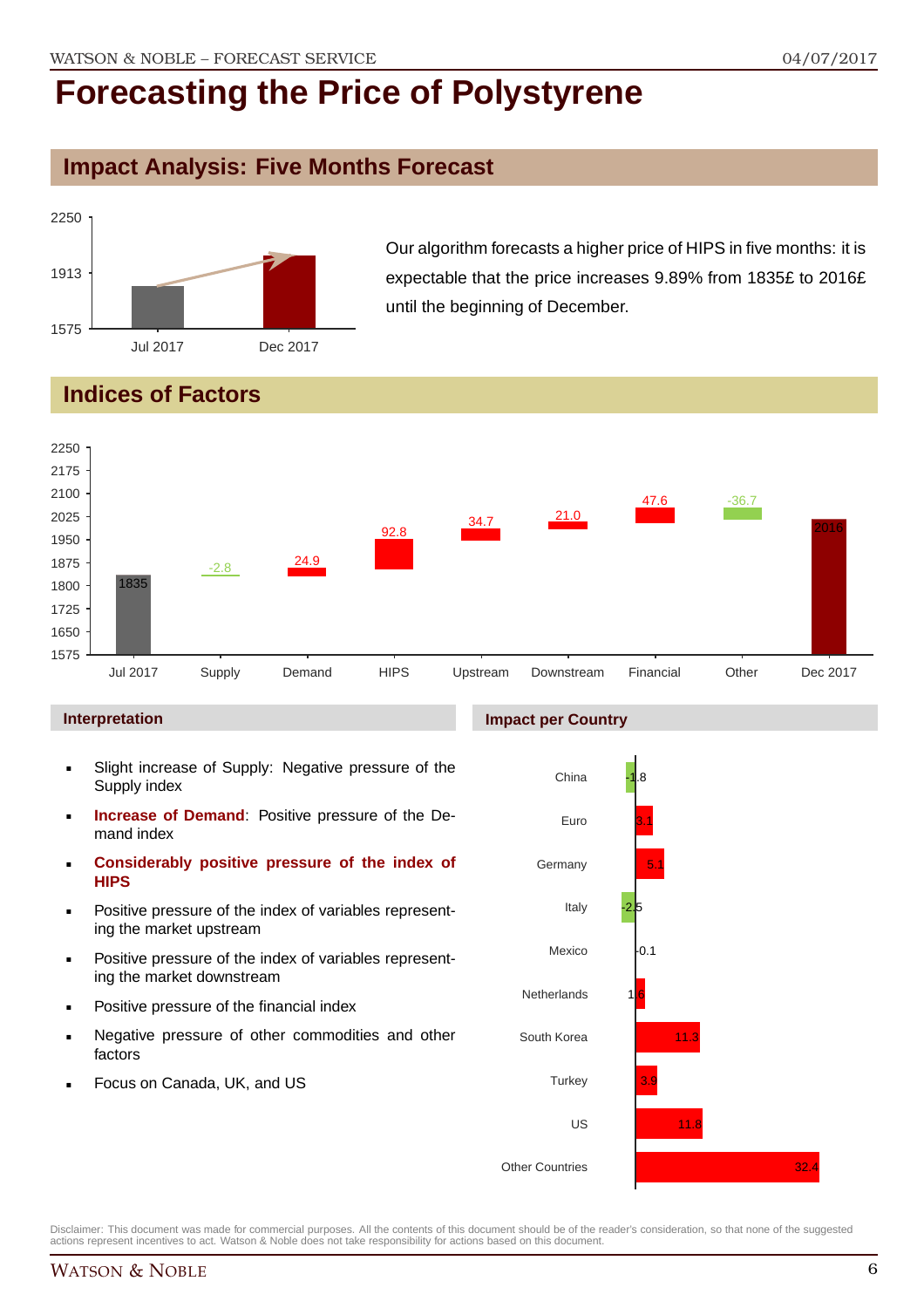## **Impact Analysis: Six Months Forecast**



Our algorithm forecasts a higher price of HIPS in six months: it is expectable that the price increases 10.49% from 1835£ to 2027£ until the beginning of January.

## **Indices of Factors**



#### **Interpretation**

- **Decrease of Supply**: Positive pressure of the Supply index
- **Considerable increase of Demand**: Positive pressure of the Demand index
- **Considerably positive pressure of the index of HIPS**
- Negative pressure of the index of variables representing the market upstream
- Positive pressure of the index of variables representing the market downstream
- Positive pressure of the financial index
- Negative pressure of other commodities and other factors
- Focus on US, UK, and Canada

#### **Impact per Country**

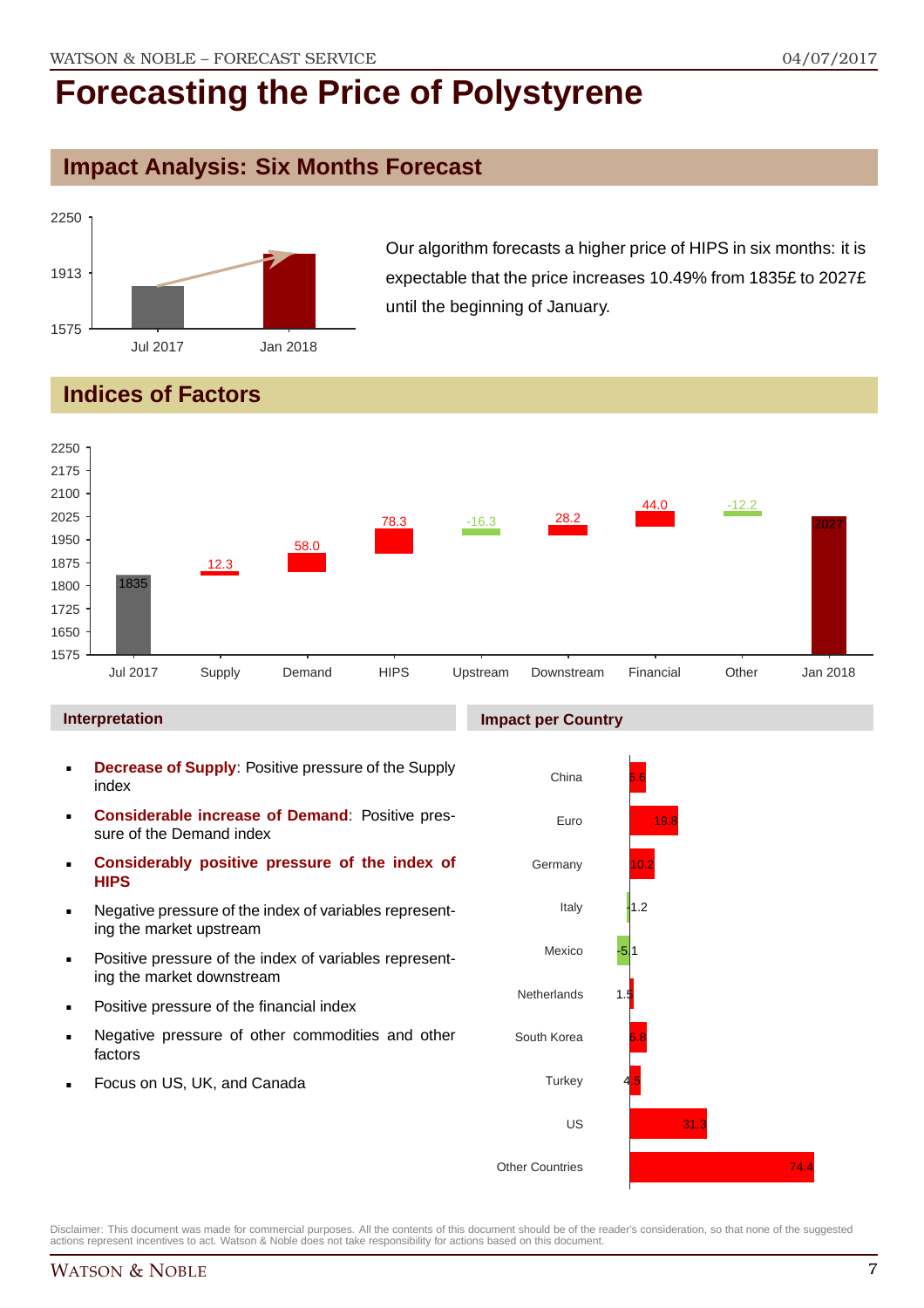## **APPENDIX – Technical Explanation of the Impact Analysis**

In this appendix, we explain the impact analysis of the factors that most contribute for our forecasts.

This Impact Analysis is conducted individually for **each time horizon**, allowing for a distinction between the indices of variables that contribute for our forecasts at short and medium run.

For each time horizon, our analysis has **two components**: first, we present the impact of variables grouped by **indices of factors**; second we present the impact of variables grouped by **indices of countries**.

### **Indices of Factors**

**Indices of factors** are indices of the weighted contributions of the variables grouped in those factors.

**Supply Index**: composed of macroeconomic variables of the producing and exporting countries. It includes variables such as production, exchange rates, inflation, monetary policy, and wages. For example, an increase in wages implies higher production costs which should (in linear, general, and ceteris paribus terms) generate an incentive to increase prices;

**Demand index**: composed of macroeconomic variables of the consuming and importing countries. It includes variables such as production, exchange rates, inflation, monetary policy, and wages. For example, a decrease in a consumer confidence index should (in linear, general, and ceteris paribus terms) increase savings and decrease demand, leading to lower prices;

**Polystyrene Index**: composed of variables related to Polystyrene. It includes variables such as the price of Polystyrene in different regions of the world and exports, imports, and producer prices of Polystyrene in some countries. For example, an increase in the price of Polystyrene in other region may imply an increase in the price of Polystyrene in Europe due to arbitrage movements;

**Upstream index**: composed of variables related to Benzene and Styrene. It includes variables such as the price and exports, imports, and producer prices of the inputs in some countries. For example, an increase in the price of Styrene should (in linear, general, and ceteris paribus terms) generate an increase in the price of Polystyrene;